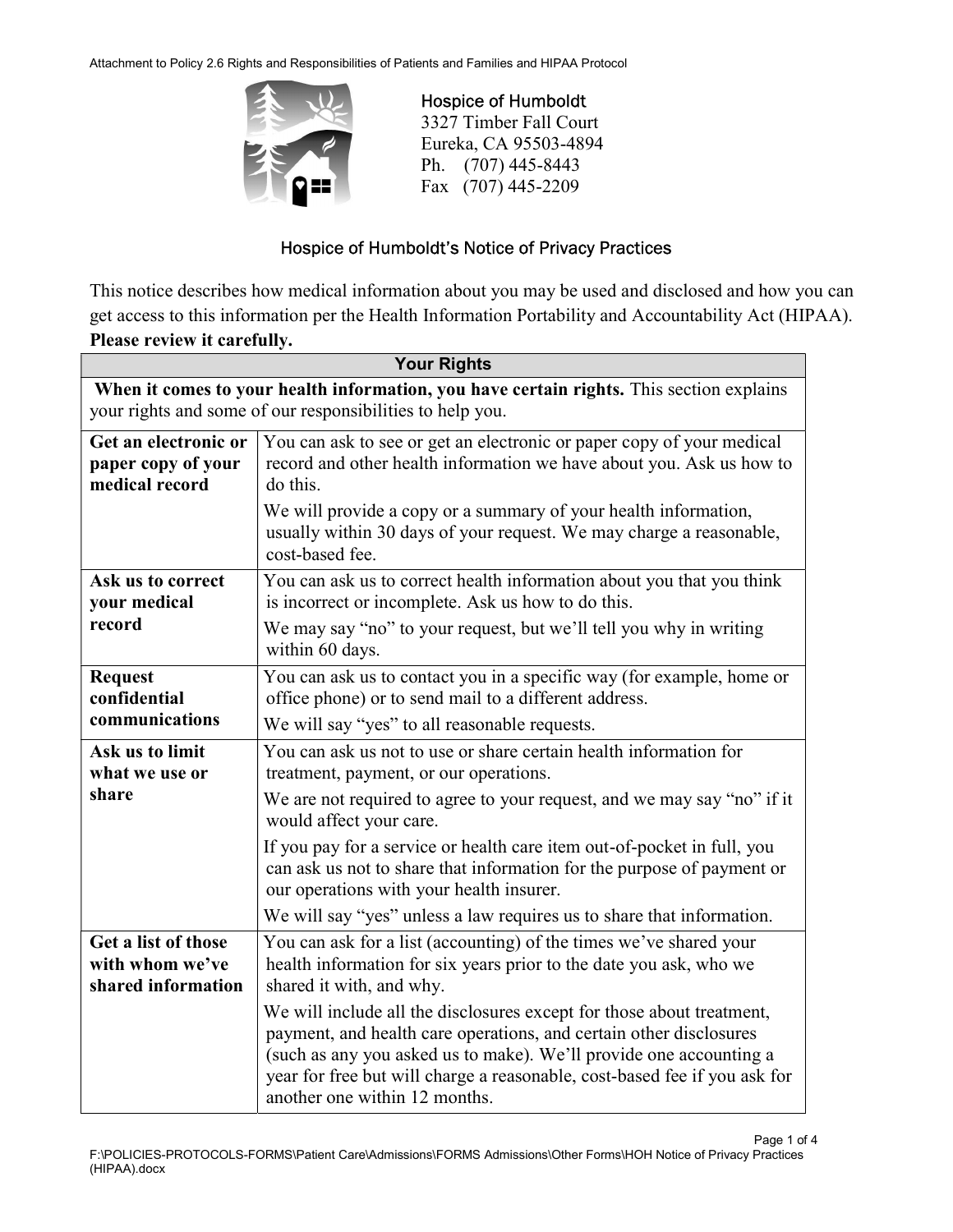| Get a copy of this<br>privacy notice        | You can ask for a paper copy of this notice at any time, even if you<br>have agreed to receive the notice electronically. We will provide you<br>with a paper copy promptly.                                                                                                                                                               |
|---------------------------------------------|--------------------------------------------------------------------------------------------------------------------------------------------------------------------------------------------------------------------------------------------------------------------------------------------------------------------------------------------|
| <b>Choose someone to</b><br>act for you     | If you have given someone medical power of attorney or if someone is<br>your legal guardian, that person can exercise your rights and make<br>choices about your health information.                                                                                                                                                       |
|                                             | We will make sure the person has this authority and can act for you<br>before we take any action.                                                                                                                                                                                                                                          |
| File a complaint if<br>you feel your rights | You can complain if you feel we have violated your rights by<br>contacting us using the information on page 1.                                                                                                                                                                                                                             |
| are violated                                | You can file a complaint with the U.S. Department of Health and<br>Human Services Office for Civil Rights by sending a letter to 200<br>Independence Avenue, S.W., Washington, D.C. 20201, calling 1-877-<br>696-6775, or visiting www.hhs.gov/ocr/privacy/hipaa/complaints/.<br>We will not retaliate against you for filing a complaint. |

| <b>Your Choices</b>                                                                                                                                                                                                                                                           |                                                                                                                                                                                                                                                                                                                                                                                                                                                                                             |  |
|-------------------------------------------------------------------------------------------------------------------------------------------------------------------------------------------------------------------------------------------------------------------------------|---------------------------------------------------------------------------------------------------------------------------------------------------------------------------------------------------------------------------------------------------------------------------------------------------------------------------------------------------------------------------------------------------------------------------------------------------------------------------------------------|--|
| For certain health information, you can tell us your choices about what we share. If you<br>have a clear preference for how we share your information in the situations described below,<br>talk to us. Tell us what you want us to do, and we will follow your instructions. |                                                                                                                                                                                                                                                                                                                                                                                                                                                                                             |  |
| In these cases, you<br>have both the right<br>and choice to tell us<br>to:                                                                                                                                                                                                    | • Share information with your family, close friends, or others involved<br>in your care<br>• Share information in a disaster relief situation<br>• Contact you for fundraising efforts<br>If you are not able to tell us your preference, for example if you are<br>unconscious, we may go ahead and share your information if we<br>believe it is in your best interest. We may also share your information<br>when needed to lessen a serious and imminent threat to health or<br>safety. |  |
| In these cases we<br><i>never</i> share your<br>information unless<br>you give us written<br>permission:                                                                                                                                                                      | • Marketing purposes<br>· Sale of your information<br>• Most sharing of counseling notes                                                                                                                                                                                                                                                                                                                                                                                                    |  |
| In the case of<br>fundraising:                                                                                                                                                                                                                                                | • We may contact you for fundraising efforts, but you can tell us not to<br>contact you again.                                                                                                                                                                                                                                                                                                                                                                                              |  |

| <b>Our Uses and Disclosures</b>           |                                                                                          |                                   |  |
|-------------------------------------------|------------------------------------------------------------------------------------------|-----------------------------------|--|
|                                           | How do we typically use or share your health information? We typically use or share your |                                   |  |
| health information in the following ways. |                                                                                          |                                   |  |
| <b>Treat you</b>                          | • We can use your health information                                                     | <b>Example:</b> A doctor treating |  |
|                                           | and share it with other professionals                                                    | you for an injury asks another    |  |
|                                           |                                                                                          | doctor about your overall         |  |
|                                           |                                                                                          | Page 2 of 4                       |  |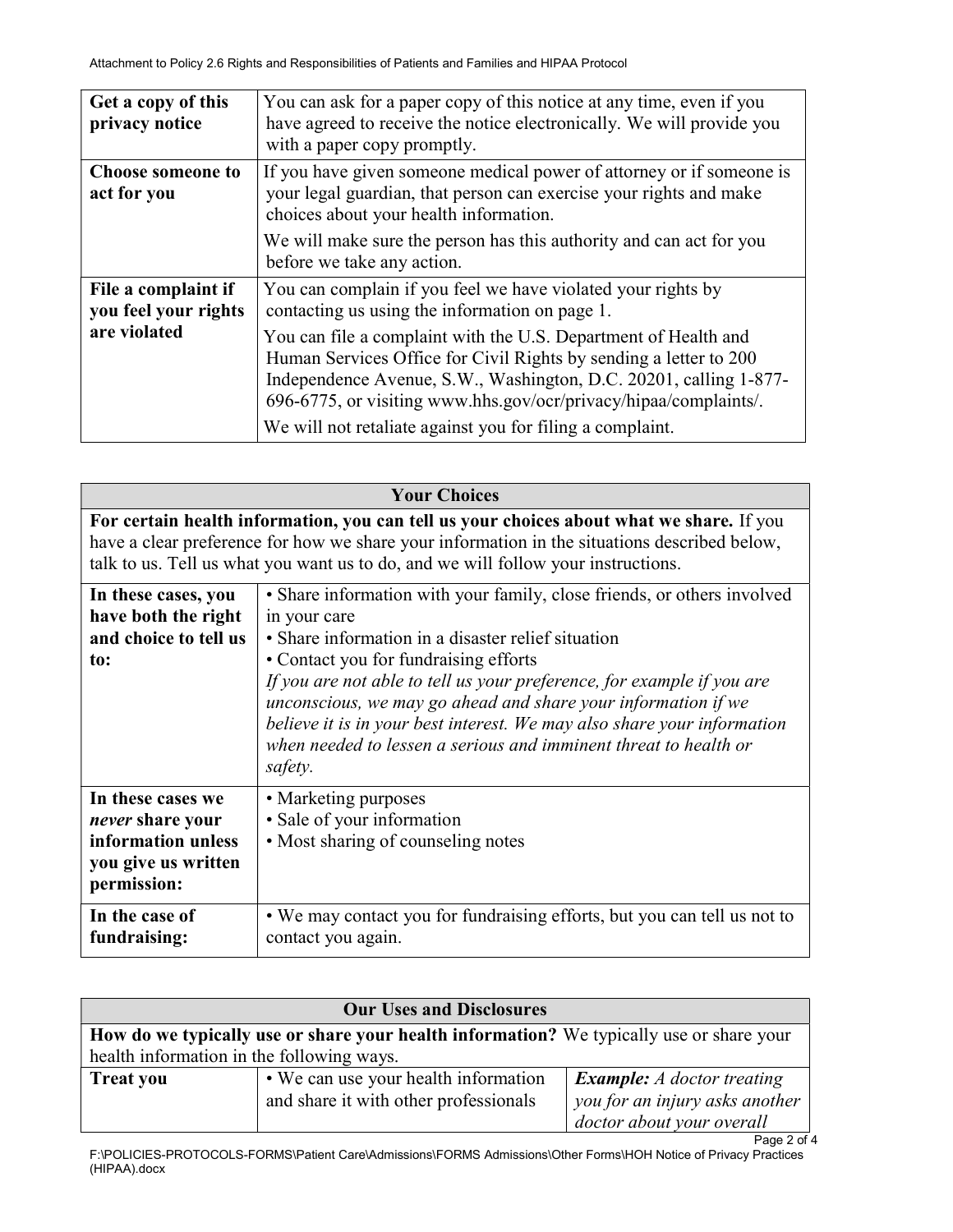|                                  | who are treating you.                                                                                                           | health condition.                                                                                                      |
|----------------------------------|---------------------------------------------------------------------------------------------------------------------------------|------------------------------------------------------------------------------------------------------------------------|
| <b>Run our</b><br>organization   | • We can use and share your health<br>information to run our practice,<br>improve your care, and contact you<br>when necessary. | <b>Example:</b> We use health<br>information about you to<br>manage your treatment and<br>services.                    |
| <b>Bill for your</b><br>services | • We can use and share your health<br>information to bill and get payment<br>from health plans or other entities.               | <b>Example:</b> We give<br>information about you to your<br>health insurance plan so it<br>will pay for your services. |

| How else can we use or share your health information?                                                                                                                                |                                                                            |  |
|--------------------------------------------------------------------------------------------------------------------------------------------------------------------------------------|----------------------------------------------------------------------------|--|
| We are allowed or required to share your information in other ways - usually in ways that<br>contribute to the public good, such as public health and research. We have to meet many |                                                                            |  |
| conditions in the law before we can share your information for these purposes. For more                                                                                              |                                                                            |  |
| information see: www.hhs.gov/ocr/privacy/hipaa/understanding/consumers/index.html.                                                                                                   |                                                                            |  |
| Help with public                                                                                                                                                                     | • We can share health information about you for certain situations such    |  |
| health and safety                                                                                                                                                                    | as:                                                                        |  |
| issues                                                                                                                                                                               | • Preventing disease                                                       |  |
|                                                                                                                                                                                      | • Helping with product recalls                                             |  |
|                                                                                                                                                                                      | • Reporting adverse reactions to medications                               |  |
|                                                                                                                                                                                      | • Reporting suspected abuse, neglect, or domestic violence                 |  |
|                                                                                                                                                                                      | • Preventing or reducing a serious threat to anyone's health or safety     |  |
| Do research                                                                                                                                                                          | • We can use or share your information for health research.                |  |
| Comply with the                                                                                                                                                                      | . We will share information about you if state or federal laws require it, |  |
| law                                                                                                                                                                                  | including with the Department of Health and Human Services if it           |  |
|                                                                                                                                                                                      | wants to see that we're complying with federal privacy law.                |  |
| <b>Respond to organ</b>                                                                                                                                                              | • We can share health information about you with organ procurement         |  |
| and tissue donation                                                                                                                                                                  | organizations.                                                             |  |
| requests                                                                                                                                                                             |                                                                            |  |
| Work with a                                                                                                                                                                          | • We can share health information with a coroner, medical examiner, or     |  |
| medical examiner                                                                                                                                                                     | funeral director when an individual dies.                                  |  |
| or funeral director                                                                                                                                                                  |                                                                            |  |
| <b>Address workers'</b>                                                                                                                                                              | • We can use or share health information about you:                        |  |
| compensation, law                                                                                                                                                                    | • For workers' compensation claims                                         |  |
| enforcement, and                                                                                                                                                                     | • For law enforcement purposes or with a law enforcement official          |  |
| other government<br>requests                                                                                                                                                         | • With health oversight agencies for activities authorized by law          |  |
|                                                                                                                                                                                      | • For special government functions such as military, national security,    |  |
|                                                                                                                                                                                      | and presidential protective services                                       |  |
| <b>Respond to lawsuits</b>                                                                                                                                                           | • We can share health information about you in response to a court or      |  |
| and legal actions                                                                                                                                                                    | administrative order, or in response to a subpoena.                        |  |